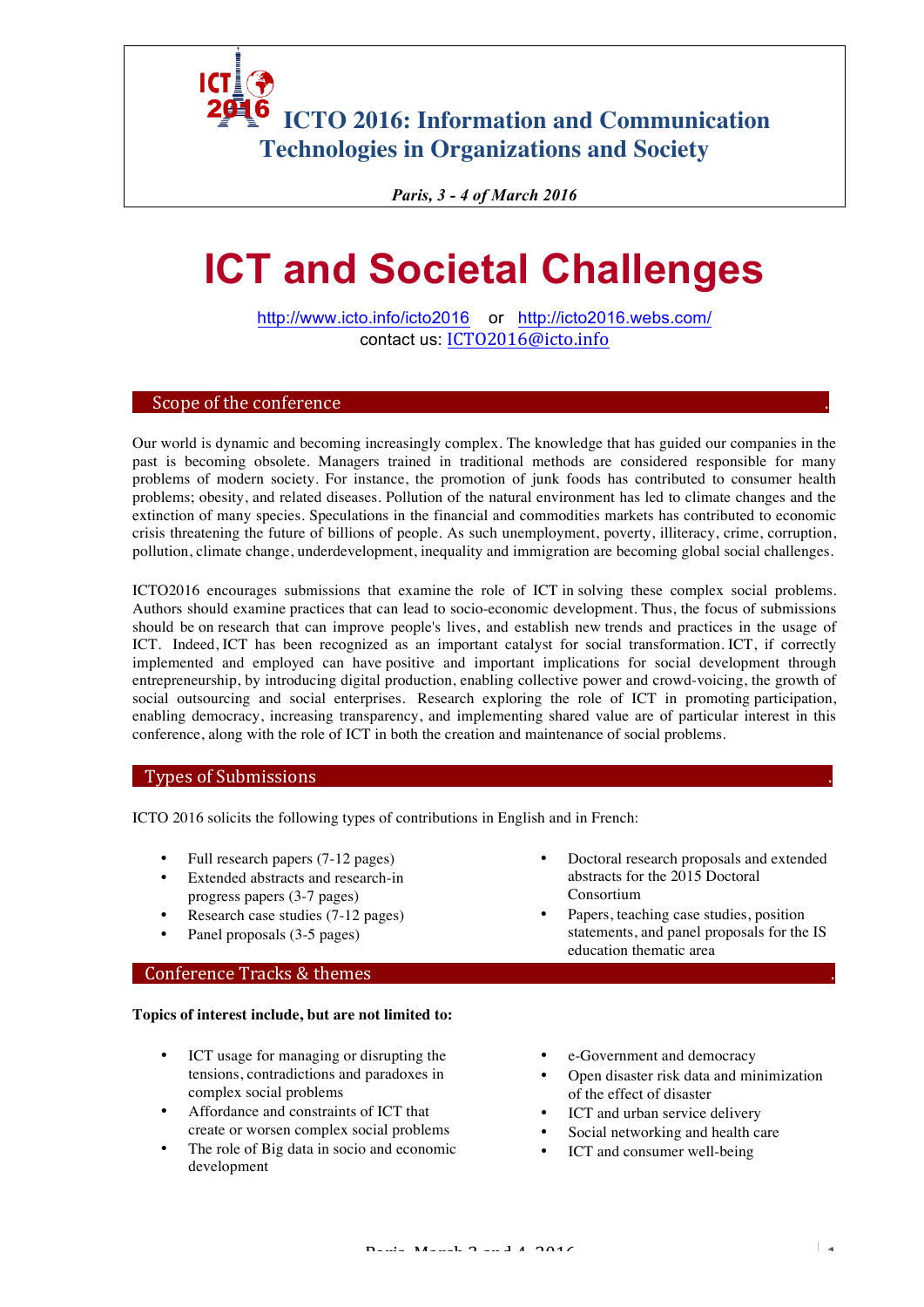## 2 | ICTO2016: ICT and Societal Challenges

- The vulnerable as producers and innovators with ICTs
- Telecenters as paths for affordable computing
- ICT and workplace inclusion of the vulnerable within society
- Acquisition and absorption of knowledge with ICT
- Public/private partnerships, job creation, and economic growth
- Bridging the digital divide
- Peer-to-peer technology for knowledge sharing
- Using ICT to enforce proper security against terrorism
- Gender discrimination and ICT
- ICT for different aspects of development
- ICT4D and mobile technologies
- ICT-enabled business models for social entrepreneurship and social problems
- National ICT policies and how they shape the societal environment for ICT acceptance and diffusion
- How ICT-enabled platforms help NGOs achieve social missions

**More general submissions are welcome within the conference theme of ICT and societal challenges or related to ICT and organizations.**

#### Important dates

Deadline paper submission: Oct 30, 2015 Notification of acceptance: Nov30, 2015 Camera ready paper: Dec 30, 2015

D.C proposal submission: Dec 30, 2015 Doctoral Consortium: March 3, 2016 ICTO2016 Conference: March 3-4, 2016

### Conference Committee

#### **Conference Co-Chairs:**

Marco De Marco, Università Cattolica, Italy Susanne Leist Universität Regensburg, Germany **Program Co-Chairs:**  Antoine Harfouche, UPOND, France Monica Dragoicea, University Politehnica of Bucharest, Romania Arshad Ali, National University of Sciences and Technology, Pakistan Jing Zhao, College of Business School, China University of Geosciences, Wuhan, China **French Session co-Chairs:**  Jessie Pallud, EM Strasbourg, France Nicolas Lesca, Université Grenoble 2 **English session co-Chairs:** Mokhtar Amami, Royal Military College of Canada Paola Dameri, Università di Genova, Italy **Tracks co-Chairs** Andres Davila, ESCE, Paris Muhammad Asif,, National Textile University Faisalabad, Pakistan

**Communication Co-Chairs:** Imed Ben Nasr, Groupe Sup De Co La Rochelle, France Lisa Thomas, NEOMA BS, France **International Liaison co-Chairs:** Teresina Torre, Università di Genova, Italy **Emergent research Forum Chair** Daniele Pederzoli, NEOMA BS, France **Academic Professional Development Workshops Chair** Sami Dakhlia, ESCE de Paris **Doctoral Consortium Co-Chairs:**  Georges Aoun, Saint Joseph University of Beirut Nancy Pouloudi, Athens University of Economics and Business **D C Participating Faculty** Francesca Ricciardi, University of Verona, Italy Stéphane Bourliataux-Lajoinie, IAE de Tours Mona Ben Chouikha, University of Jendouba, Tunisia **Academic Professional Development Workshops Chair** Sami Dakhlia, ESCE de Paris **Emergent research Forum co-Chairs** Daniele Pederzoli, NEOMA BS, France Youcef Baghdadi, Sultan Qaboos University, Oman

#### Local organizers

ICTO2016 is organized by ICTO (www.icto.info). ICTO is an international academic association concerned with the impact of Information and Communication Technologies (ICTs) on organizations and society, shedding light on how they were, how they are, and how they will be understood, adopted, adapted, assimilated, and used within organizations and more generally, within the society as a whole. ICTO 2016 will be held in the hart of Paris, France. Accommodation will be offered by several hotels in the centre of the city at competitive prices.